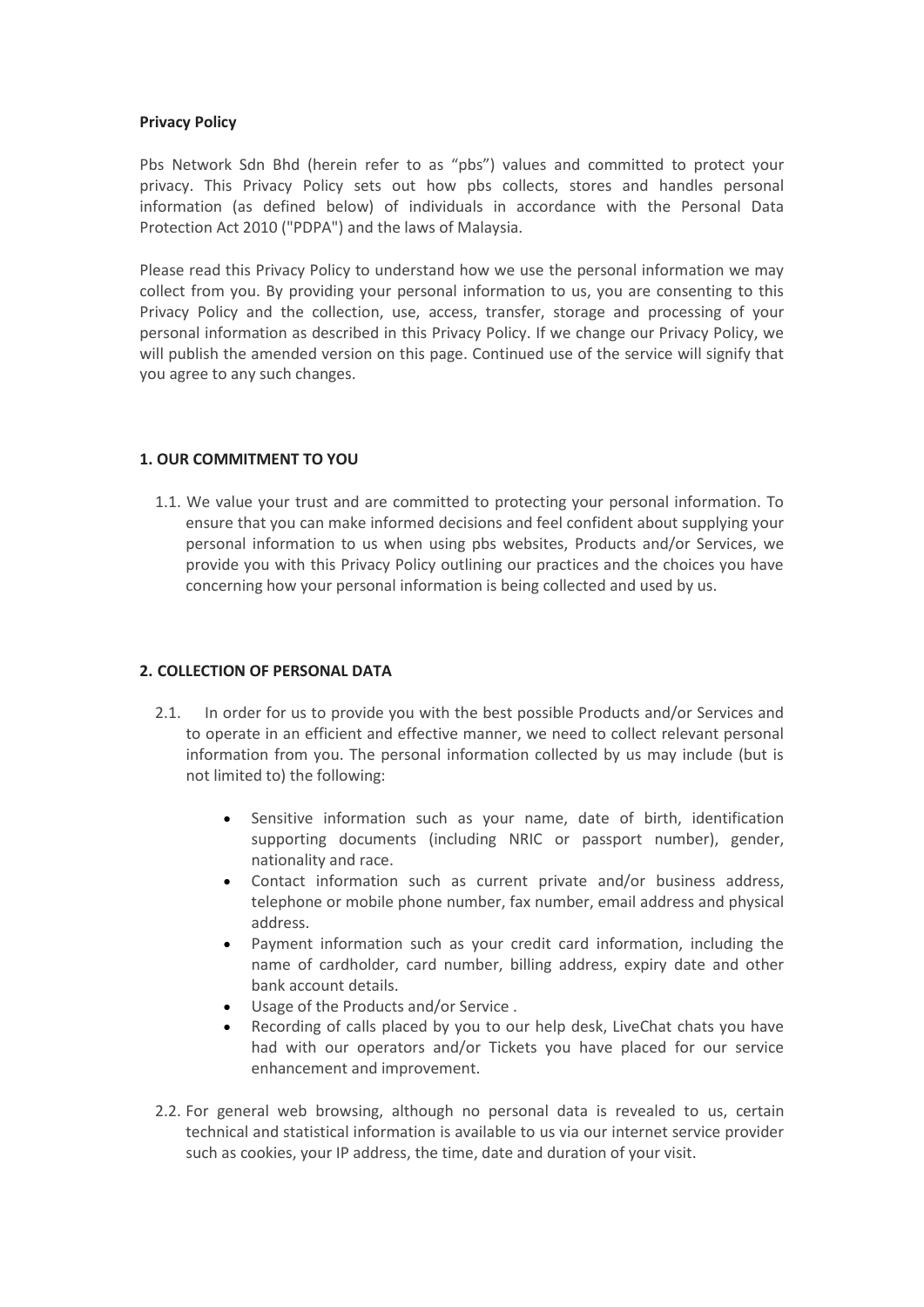### 2.2.1. COOKIES

We collect information about your use of our websites from cookies. Cookies are electronic packets of information stored on your computer and used by websites to keep track of visitors and registered users, and this is one of the methods of uniquely tracking visitors for different purposes. Cookies in themselves do not identify the individual user, just the computer used to access the website. You are not obliged to accept cookies. If you are concerned, you can change your browser setting either to accept all cookies, to notify you when a cookie is issued, or not to receive cookies at any time. However, rejection of cookies may affect your use of our website and you will not be able to take advantage of all the features presented on our website.

### 2.2.3. LINKS TO THIRD PARTY WEBSITES

Please be informed that this Privacy Policy applies solely to pbs websites and does not apply to any third-party websites you may access from our websites. To determine how they deal with your personal information, please ensure that you read their respective privacy policies.

## **3. HOW WE COLLECT PERSONAL INFORMATION**

- 3.1. We may obtain personal information about you in a number of ways, such as:
	- when you shop at our online store;
	- when you participate in our events or promotions;
	- when you apply for or use our membership card or participate in any of our loyalty or promotion programs;
	- when your register an account with us;
	- when you participate in any surveys or marketing campaigns:
	- ⚫ when you login to visit our websites, user our mobile applications or view any of our social media pages;
	- ⚫ when you contact us whether in person, by phone, by email or via any social media platforms, to make inquiry or provide information;
	- ⚫ When verifying your identity; and
	- ⚫ When you subscribe to our marketing or promotional materials.
- 3.2. You are not required to provide the personal information that we request, but we may not be able to provide you with our products, services or benefits or you may not be able to login to our platforms or use certain features without such information.
- 3.3. You have the right to request access to the personal information we have about you, and to request us to make correction of, update or delete the information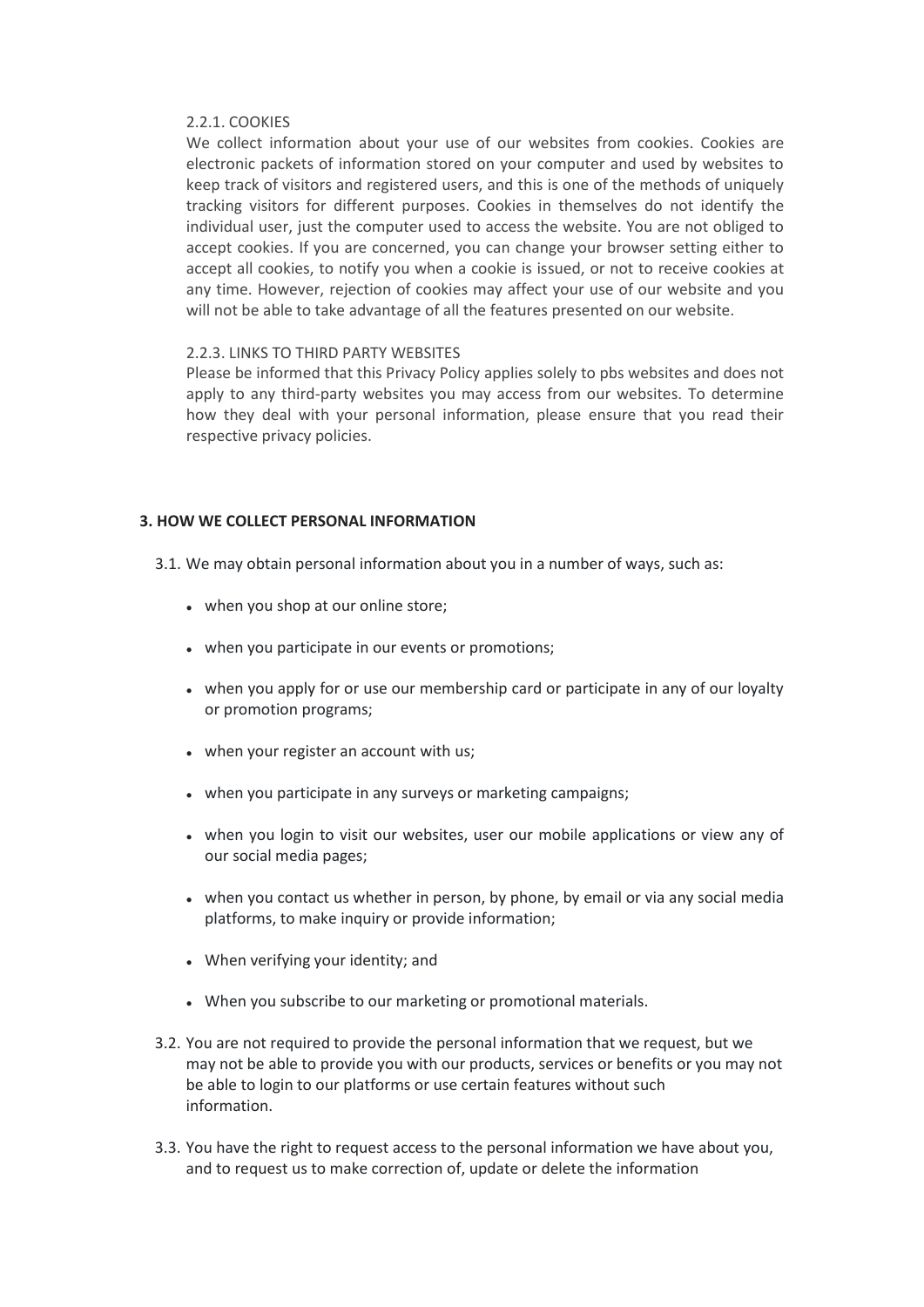#### **4. USE OF PERSONAL INFORMATION**

- 4.1. Upon reading this Privacy Policy you agree that we may use your personal information as permitted by applicable laws. We may collect and use your personal information for one or more of the following purposes:
	- (a) communicating with you;
	- (b) verifying your identity and any accounts you have with us;
	- (c) administering any loyalty or other marketing, promotional or corporate programs that we are involved in, including providing you with the benefits that you are entitled;
	- (d) processing your orders for products and services you place with us (such as maintaining your shopping cart, attending to billing, payments, refunds and delivery arrangements);
	- (e) handling and responding to your inquiries, suggestions or complaints;
	- (f) conducting customer surveys or organizing events for customers;
	- (g) providing you with customer service;
	- (h) conducting analysis to help us better understand our customers and to improve our services and products;
	- (i) customizing the information displayed on our shopping websites/apps and social networking/media platforms to create better customers experience;
	- (j) designing targeted promotional offers;
	- (k) conducting advertising activities, including targeted advertising;
	- (l) conducting direct marketing activities;
	- (m) fulfilling our obligation to maintain records of processing activities;
	- (n) meeting legal, regulatory or compliance requirements, dealing with inquiries from law enforcement or regulatory bodies or for the purpose of obtaining legal advice; and
	- (o) any other purposes directly related to any of the above purposes.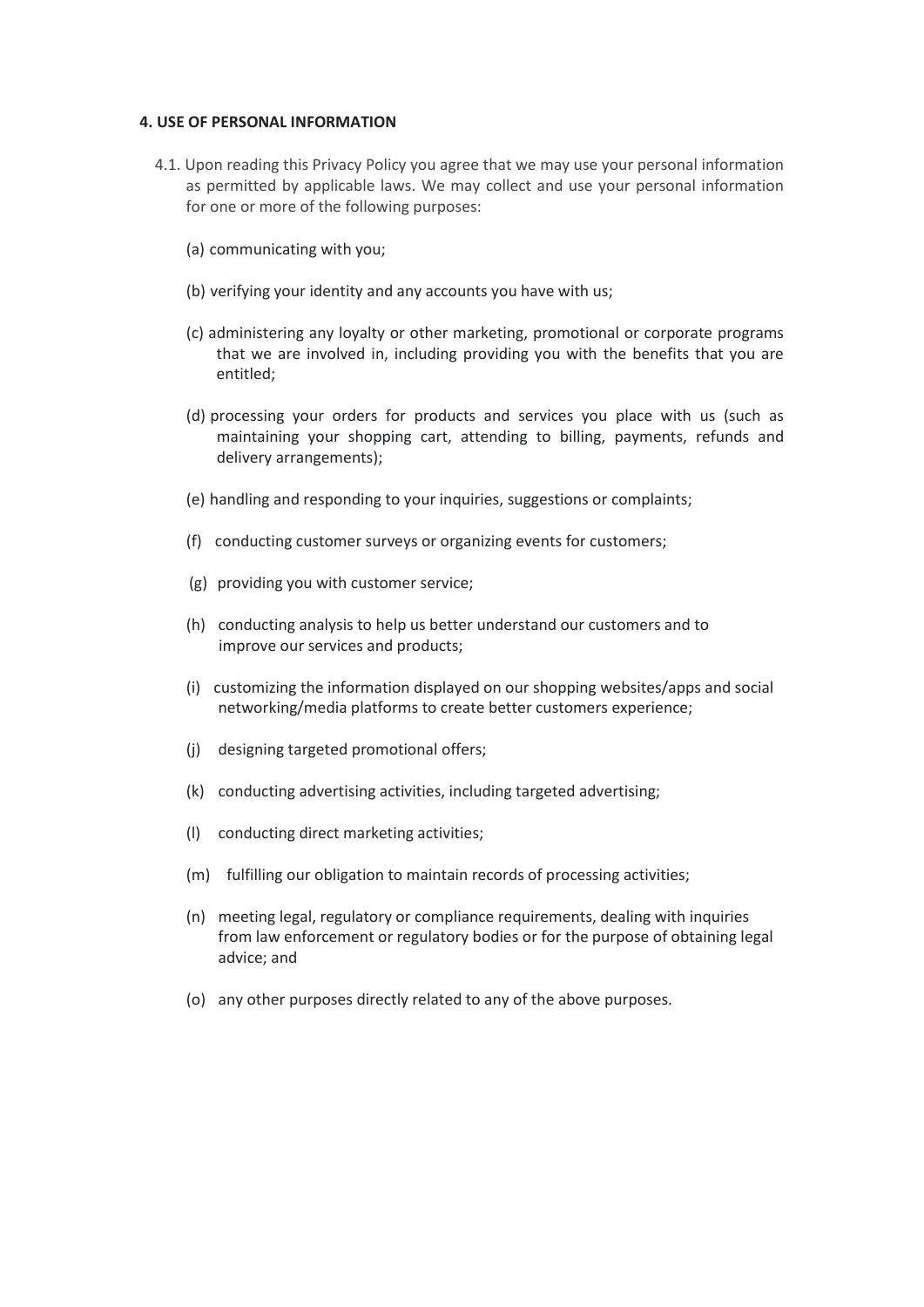## **5. DISCLOSURE OF PERSONAL INFORMATION**

- 5.1. We assure you that pbs will not provide or sell your personal information to any third party and will keep all information confidential. However, we may be required or need to disclose information about you to the following third parties:
	- Law enforcement agencies.
	- Government agencies.
	- Companies and/or organisations that act as our agents, contractors, service providers and/or professional advisers.
	- Companies and/or organisations that assist us in processing and/or otherwise fulfilling transactions and providing you with Products and/or Services that you have requested or subscribed for.
	- Our merchants and/or strategic partners that provide Products and/or Services which require personal information disclosure.
	- Our business associates and other parties for purposes that are related to the purpose of collecting and using your personal information.
	- Other parties in respect of whom you have given your express or implied consent.

## **6. INCOMPLETE PERSONAL INFORMATION**

6.1. Where indicated (for example in registration/application forms), it is obligatory to provide your personal information to us to enable us to process your application for our Products and/or Services. Should you decline to provide such obligatory personal information, we may not be able to process your application or provide you with our Products and/or Services.

# **7. YOUR OPTIONS**

7.1. We can assist you to access and correct your personal information held by us.If you wish to have access to your personal information in our possession, or if you are of the opinion that such personal information held by us is inaccurate, incomplete, misleading, not relevant or not up-to-date, you may make a request to us by emailing to [customerservice@pbs2u.com.my](mailto:customerservice@pbs2u.com.my). You should quote your name, address and phone/account number and provide brief details of the information you want to correct.

We will use reasonable efforts to comply with your request to access or correct your personal information within 21 days of receiving your request.

7.2. Please note that we may have to withhold access to your personal information in certain situations, for example when we are unable to confirm your identity, when information requested for is of a confidential commercial nature or in the event we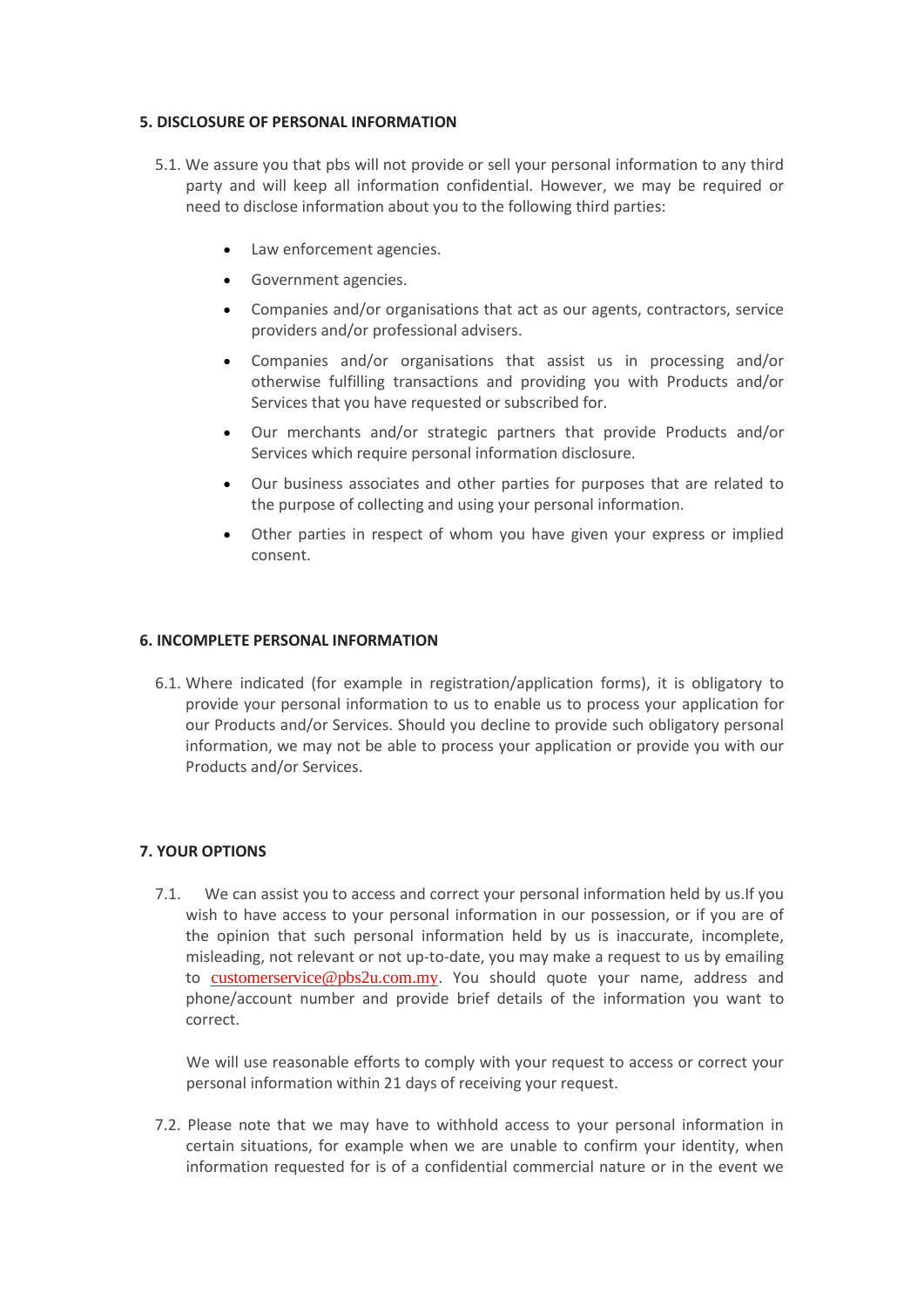receive repeated requests for the same information. Nevertheless, we will notify you of the reasons for not being able to accede to your request.

- 7.3. We take reasonable steps to ensure that our agreements with our merchants and/or strategic partners include appropriate privacy and confidentiality obligations. If you do not wish your personal information to be utilized for the purposes of marketing or should you change your mind in relation to your previous decision, please contact us at [customerservice@pbs2u.com.my.](customerservice@pbs2u.com.my) Your latest written instructions to us will prevail.
- 7.4. When you create an account in pbs, you are automatically subscribed to receive transitional notices, email newsletters and news of special promotions offered pbs. To unsubscribe from our newsletters and promotional mailings, you may press the links provided in promotional email messages sent to you or contact our support.

## **8. YOUR OBLIGATIONS**

- 8.1. You are responsible for providing accurate and complete information to us about yourself (or any other person whose personal information you provide us) and for making sure this personal information updating and correcting it by email to [customerservice@pbs2u.com.my.](mailto:customerservice@pbs2u.com.my) This obligation is a condition to the provision of our Products and/or Services to you and/or any other person authorised or permitted by you or your organisation/company to use the Products and/or Services.
- 8.2. In the event you may need to provide us with personal information relating to third parties (for example about your spouse or children or whereby you designate a person in charge e.g. from an organisation or company) to allow them to directly deal with us, you are required to (i) obtained their consent or otherwise entitled to provide their personal information to us and for us to use accordingly, and (ii) informed them to read this Privacy Policy at our website at [https://www.pbs2u.com/pdpa-policy/](https://pbs2u.com/pdpa-policy/)

#### **9. HOW LONG DO WE KEEP YOUR PERSONAL INFORMATION?**

9.1. We will periodically review the personal data we hold. We will retain your personal data for as long as it is necessary to fulfil the Purposes for which the personal data is to be used, and delete any of your personal data that we have stored as soon as reasonably practicable, subject to, or where otherwise required or permitted by law.

While we will endeavor to permanently erase your personal data once it reaches the end of its retention period, some of your personal data may still exist within our systems, for example if it is waiting to be overwritten. For our purposes, this data has been put beyond use, meaning that, while it still exists in the electronic ether, our employees will not have any access to it or use it again.